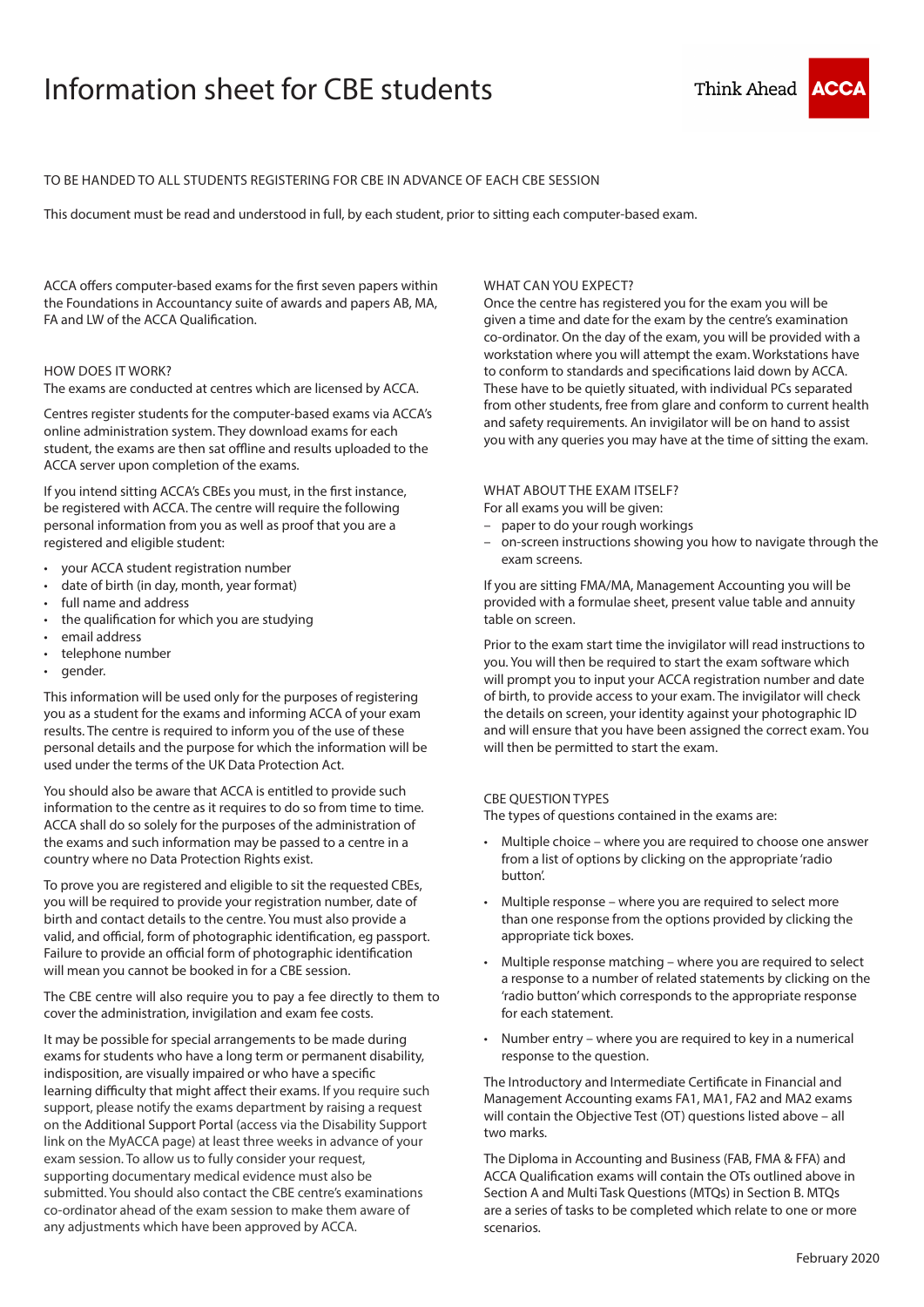The following additional question types may also be present in MTQs:

- Gapfill where you are required to enter answers into blank answer areas.
- Hotspot where you are required to choose one or more answers by clicking on the appropriate hotspot area/areas on an image.

To allow you to become familiar with the question types above, and the operation of the CBE software, specimen exams are available for each paper on ACCA's website.

## EXAM FORMAT

Foundations in Accountancy

Introductory Certificate in Financial and Management Accounting (FA1 and MA1)

Each exam:

- is of two hours' duration
- contains 50 questions
- is out of 100 marks
- has a pass mark of 50%
- contains two-mark objective test questions –multiple choice questions only.

Intermediate Certificate in Financial and Management Accounting (FA2 and MA2) Each exam:

• is of two hours duration

- contains 50 questions
- is out of 100 marks
- has a pass mark of 50%
- contains the following objective test questions (OTs) -all worth two marks:
	- multiple choice questions
	- multiple response questions
	- multiple response matching questions

– number entry questions.

Diploma in Accounting and Business (FAB, FMA and FFA) Each exam:

- is of two hours duration
- is out of 100 marks
- has a pass mark of 50%
- contains 2 sections:
	- section A contains objective test questions (OTs) section B contains multi-task questions (MTQs).
- ACCA Qualification (AB, MA, FA and LW)

Each exam:

- is of two hours duration
- is out of 100 marks
- has a pass mark of 50%
- contains 2 sections:
- section A contains objective test questions (OTs)
- section B contains multi-task questions (MTQs).

To allow you to become familiar with the question types above, and the operation of the CBE software, specimen exams are available for each paper on ACCA's website.

DURING THE EXAM The screen is locked down to ensure that only the exam software runs.

You cannot use the on-screen calculator function.

The keyboard and mouse must only be used for the purpose of answering questions. Any key presses not for the purpose of answering questions are prohibited and automatically reported to ACCA.

#### ANSWERING QUESTIONS

During the exam you will be required to select or input your answer on-screen to the questions set. When you answer a question, your answer will automatically be saved.

You can revisit questions and change your answers at any time during the exam.

You can change your answer, move back or forward through the exam, skipping questions and returning to them at any time, provided that you do not quit from the program and that you do not exceed the time allocated overall for the exam.

You can navigate between questions by clicking the next or previous button. You can also move to any specific question by clicking on a question number from the Exam Progress Details panel.

The exam will automatically finish after the allocated time has been reached.

If you wish to finish the exam early, click on the 'Exit' button. You will be notified if there are any incomplete questions or any questions remaining flagged and asked if you wish to proceed. If you do proceed, you will not be able to return to the exam.

The instructions provided on the exam day will explain these steps in detail.

## AT THE END OF THE EXAM

The % mark which you have achieved will be shown on screen together with confirmation of whether your attempt at the exam has been successful. Print one copy of the provisional result notification when instructed to do so. Please retain this copy.

Your rough workings booklet and all instructions remain the property of ACCA, and will be collected by the invigilator and will not be returned to you.

## WHAT HAPPENS NEXT?

The CBE centre is required to upload your exam results to ACCA's server within a specified period of time. ACCA will process your result and will update your student record to reflect your CBE result.

The CBE centre is responsible for the administration, scheduling, cancellation and delivery of your exam. Any queries or complaints should be referred to the centre's examinations coordinator in the first instance before contacting ACCA.

Where an exam is suspended, cancelled or otherwise nullified by ACCA (the examining board), it shall apply it's compensation policy as follows:

If an examination paper(s) attempt is suspended, cancelled or otherwise nullified by the examining board (at any stage, whether before or after the examination sitting itself) ACCA will waive the fee (or part of it) for the next attempt at the paper(s) unless such suspension, cancellation or otherwise is caused by an epidemic, pandemic or any other event against which ACCA is unable to obtain insurance on reasonable commercial terms. Due to the nature and complexity of operating professional examinations, ACCA reserves the right not to reschedule any examination or offer any compensation other than as specified above.